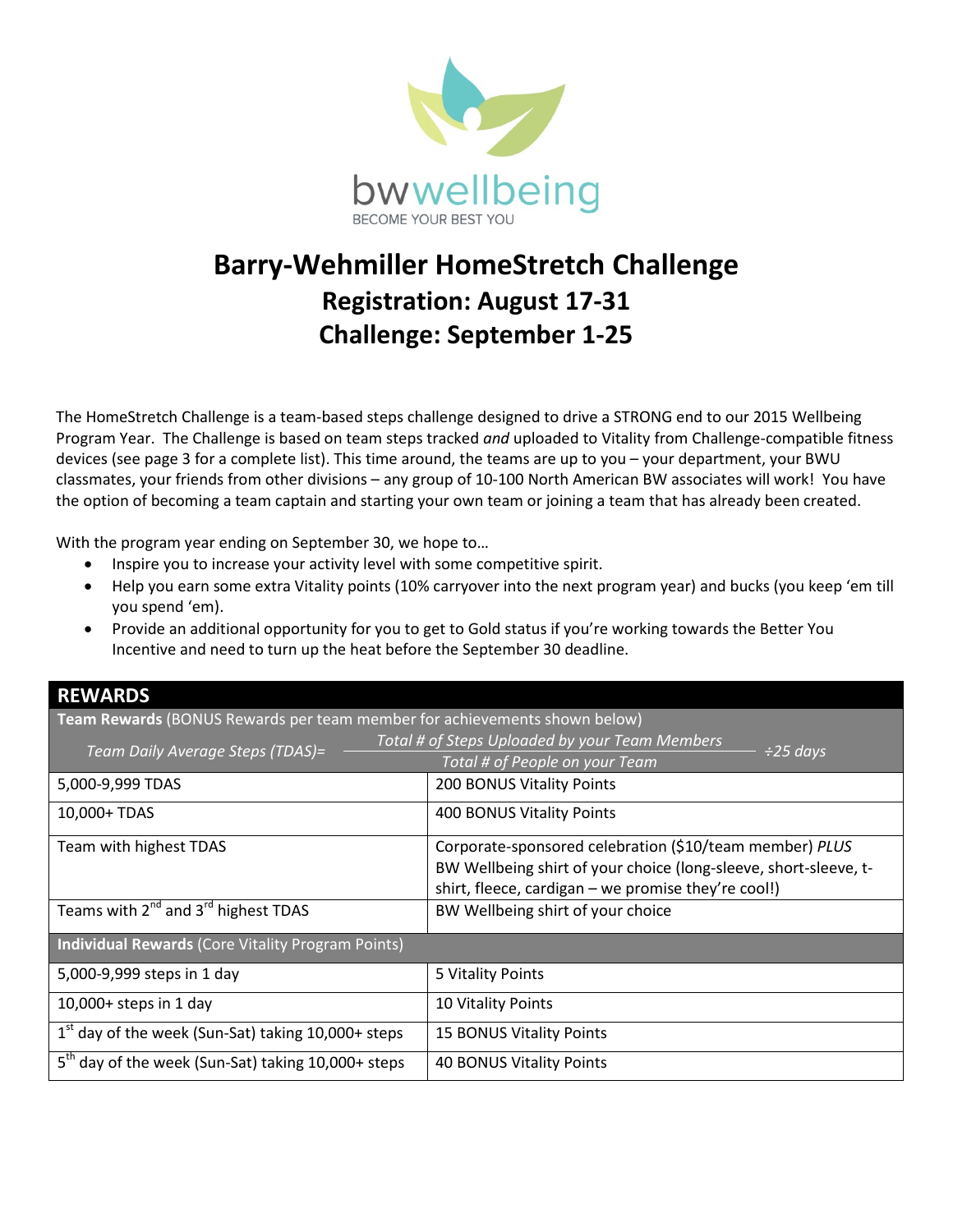### **Team Roles**

**Team Captain**: The Team Captain is responsible for setting up the team within Vitality. You can invite specific team members to join your team or leave your team open for anyone to join. Note: There are no real administrative responsibilities beyond the initial set up, only boosting morale and getting your team stepping!

To register as a Team Captain and start your own team:

- 1. **Please set up your team early in the registration period to allow maximum time for team members to join.**
- 2. Login to Vitality and navigate to Community > My Challenges.
- 3. You will see the HomeStretch Challenge invitation waiting for you.
- 4. Select "Get Started" and "Join this Challenge".
- 5. Read and agree to the Rules of Road and you're ready to go.
- 6. Select "Create Team".
- 7. Create a team name and slogan.
- 8. Choose "Open to Join" if you would like anyone to be able to join your team or "Invitation Only" if you have a specific group of people in mind.

*Note: If you make your team "Invitation Only", only people you invite can join your team. The team will not show up for everyone on the "Join the Teams" page.*

- 9. Upload your own team logo or choose from Vitality's photo options and you're ready to go.
- 10. Whether you choose "Invitation Only" or "Open to Join", don't forget to encourage people to join your team! Your team must have 10-100 members in order to participate in the challenge.

**Team Member**: Ensure that you have a challenge-compatible fitness device linked to Vitality. Get moving to help your team finish the program year strong and earn the maximum BONUS Vitality Points!

To register and join a team that has already been created:

- 1. Login to Vitality and navigate to Community > My Challenges.
- 2. You will see the HomeStretch Challenge invitation waiting for you.
- 3. Select "Get Started" and "Join this Challenge".
- 4. Read and agree to the Rules of Road and you're ready to go.
- 5. Select "Join Team," find the group with whom you would like to compete and follow the instructions to register. You can join any team you see on the list!

The Challenge ends at Midnight Central September 25.

The deadline for *manually* syncing your device is 9 PM Central September 27.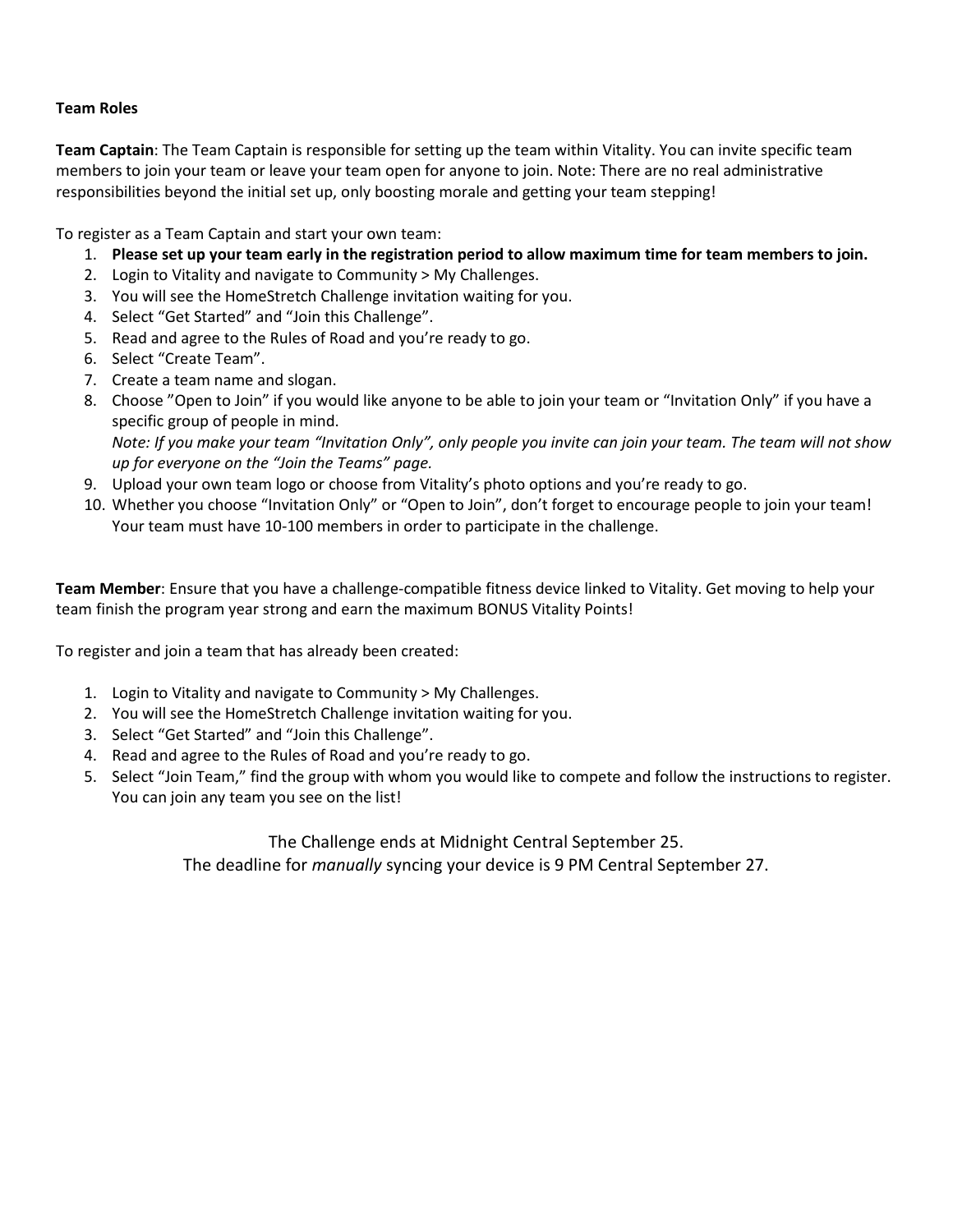## **The HomeStretch Challenge FAQ**

- **1) How do I get a fitness device?** To join the fitness device craze:
	- Get your FREE Fitbug from BW *if you have not done so already*. After you have completed your biometrics and Vitality Health Review for the first time, login to Vitality. You will get a pop-up message to redeem your FREE Fitbug!
	- Check your Vitality Bucks, redeemable for a variety of devices in the Vitality Mall.
	- Purchase a compatible device at a retailer near you!
- **2) What are the compatible fitness devices for the steps Challenge?** See the list below! If you are unsure about your device's compatibility, please call Vitality at 877.224.7117 to verify.

**IMPORTANT NOTE:** The MapMyFitness app *alone* will not transmit steps to Vitality. Rather, the app serves as an interface between the devices listed in the MapMyFitness section below and Vitality. Jawbone, Withings and Misfit devices cannot be linked *directly* to Vitality.

| Link directly to Vitality |        |           |            |  |
|---------------------------|--------|-----------|------------|--|
| Polar                     | Fitbug | Fitbit    | Garmin     |  |
| Loop                      | Go     | Flex      | Vivofit    |  |
| M400                      | ORB    | Zip       | Vivosmart  |  |
| V800                      | Air    | One       | Vivoactive |  |
|                           |        | Ultra     |            |  |
|                           |        | Charge    |            |  |
|                           |        | Charge HR |            |  |
|                           |        | Surge     |            |  |

| Link through MapMyFitness App<br>Download the MapMyFitness App, link the app to Vitality, and link your device to the app |                     |        |  |
|---------------------------------------------------------------------------------------------------------------------------|---------------------|--------|--|
| Jawbone                                                                                                                   | Withings            | Misfit |  |
| Up                                                                                                                        | Pulse               | Shine  |  |
| Up24                                                                                                                      | Activite            | Flash  |  |
| Up3                                                                                                                       | <b>Activite Pop</b> |        |  |
| UpMove                                                                                                                    |                     |        |  |

- **3) How do I link my fitness device to my Vitality account so that my steps count toward the Challenge?** Login to Vitality and go to Get Healthy > Fitness & Exercise > Fitness Devices. Click on your fitness device for more information and follow the instructions!
- **4) I am attempting to link an old Fitbug and it doesn't seem to be working. What should I do?** Log in to your Fitbug account [HERE](https://www.fitbug.com/g/v2/login.php) using your *registered e-mail address* as your username. If that doesn't work, e-mail [bwwellbeing@barry-wehmiller.com](mailto:bwwellbeing@barry-wehmiller.com) and we will help you!
- **5) Do I need to upload my steps to Vitality manually?** Nope! All you have to do is link your fitness device to your Vitality account. Just make sure to sync your fitness device during the competition to have all of your steps accounted for and keep your team in the running!
- **6) How often will Vitality sync my steps with the Challenge Leaderboard?** Daily at 10 PM Central, Vitality pulls each individual's steps into the Leaderboard. In other words, updates are not live and you will see one update to the Leaderboard each day.
- **7) Are spouses eligible to participate in the HomeStretch Challenge?** The Challenge is for associates only. However, spouses *are* eligible to utilize the resources on bwwellbeing.com, so be sure that your spouse checks out the site!